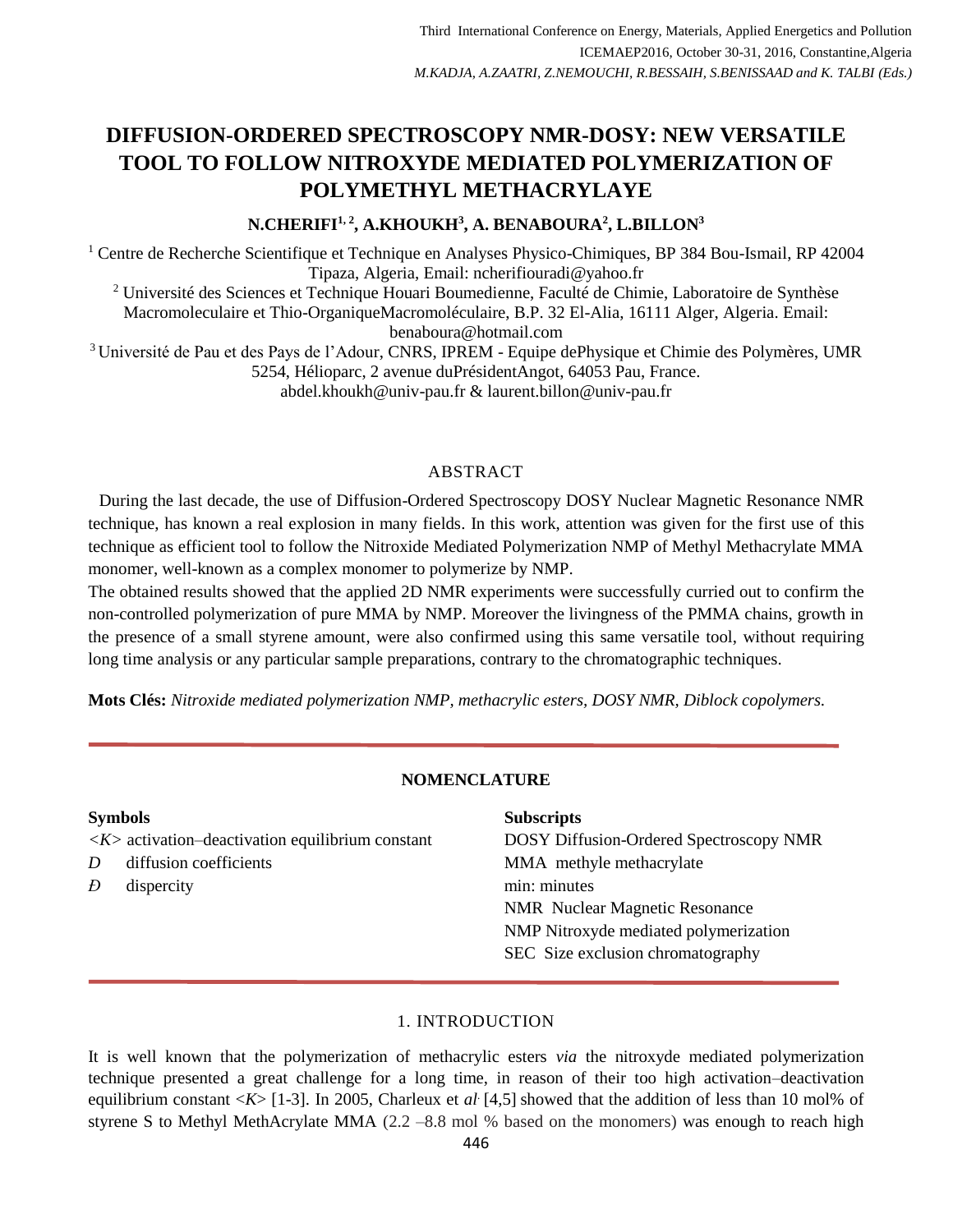conversions control of the NMP of MMA at 90°C, by sufficiently decreasing the value of *<K>*. The percent of *n*-BA required to obtain successful SG1-NMP synthesis of PMMA was much more important, equal to 75% to reach a similar *<K>* value than that obtained when using styrene comonomer [6]**.** All these reported studies were based on theoretical approaches and mainly on the use of H-Nuclear Magnetic Resonance and Size Exclusion Chromatography analysis.

In the other hand, the NMR DOSY technique is described as a method generally used for the identification of different components in mixtures. This technique is mainly based on the pulse field gradient spin-echo NMR experiment accompanied by diffusions of different species [7]. Applying NMR DOSY, two-dimensional spectrums are obtained, correlating the observed diffusion coefficient of each component with corresponding chemical shifts [7-10]**.**

In this contribution, we report the first use of this NMR DOSY technique to demonstrate its efficiency and versatility as analytical tool allowing the follow of the mechanism of the NMP polymerization of PMMA and to check the livingness of polymeric chains *via* corresponding molar masses evolution and their extension, simultaneously.

## 2. EXPERIMENTAL PART

Different PMMA and block copolymers PMMA, Poly(MMA-*co*-S), Poly(MMA-*b*-BA), Poly((MMA-*co*-S)-*b*-BA) were synthesized via NMP polymerization, using *N*-tert-butyl-*N*-(1-diethylphosphono-2,2 dimethylpropyl)nitroxide (SG1) as a control agent and 2-methylaminoxypropionic-SG1 alkoxyamine (MAMA BlocBuilder) as the initiator.

For all the polymerizations, samples were withdrawn during the polymerization for further <sup>1</sup>H-NMR analyses. All these samples were precipitated twice into a methanol (90/10) mixture for SEC and DOSY analysis. The final products were also precipitated in the same mixture, filtered and dried in a vacuum oven until constant weights were reached.

## 3. RESULTATS

Two different behaviors were observed when studying the variation of logarithmic monomer concentration *versus* time and the evolution of M*nSEC* and *Đ versus* conversion of MMA in presence or not of small amount of styrene. Indeed, the PMMA exhibits features of controlled systems only when adding 10 mol% of styrene, Figure 1.

The comparison between SEC distribution of the two polymers at the first and the last times, illustrates constancy of molar mass of pure PMMA between the two considered times, whereas increase in value of *Mn* is observed in SEC chromatogram of the final sample of P(MMA-*co*-S), without any observed shoulder, Figure 2.

All these observations confirm the non-control of SG1-NMP synthesis of PMMA in absence of styrene [4, 5], generally explained by the development of side reactions in medium reaction when synthesizing PMMA, such as irreversible terminations between the propagating radicals and/or disproportionation reactions *via* hydrogen transfer from propagating radical to free-SG1 nitroxide [3, 11].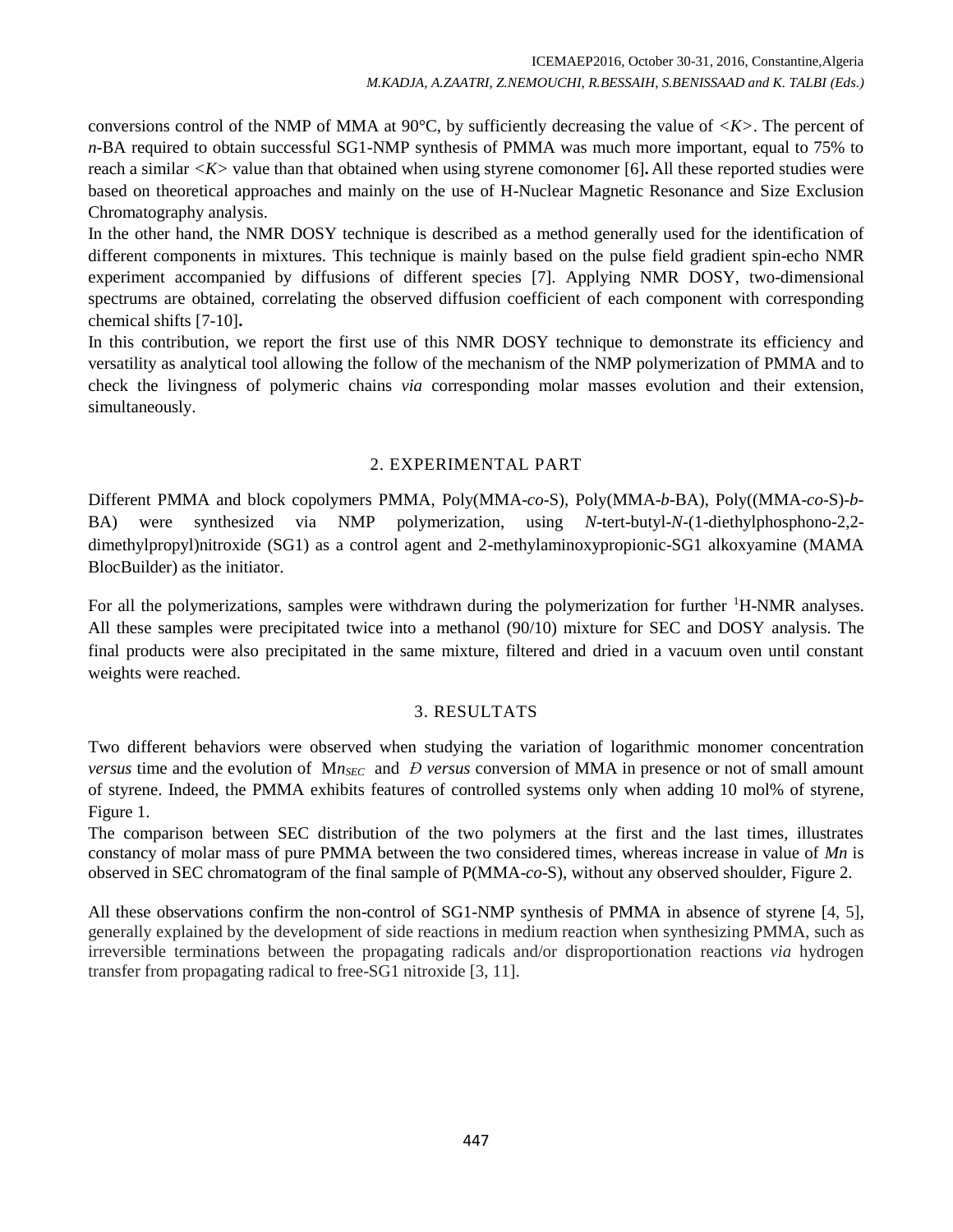

FIGURE 1**.** Bulk polymerizations of MMA and MMA-*co*-S at 80°C : (left) variation of Ln [M]0/[M] *vs.* time and (right) evolution of Mn<sub>SEC</sub> and *Đ vs.* conversion (pure MMA( $\bullet$ ,  $\circ$ ) and (MMA-*co*-S) ( $\bullet$ ,  $\diamond$ )).



FIGURE 2. Size exclusion chromatograms superposition of (a) PMMA and (b) P(MMA-co-S) depending of time polymerization

In the presence of a small styrene amount, the livingness of the PMMA chains growth were also examined. As reported in bibliography [5], it has been found that the active site of macromolecular chains ends is only present in the P(MMA-co-S) copolymer. Figure 3 illustrates the DOSY spectra of samples at different times of polymerization for both MMA and MMA/S polymerization

We note that the PMMA-*b*-PBA bloc copolymer presents the same value of diffusion coefficient between 0 and 240 min, reflecting the presence of only one species with constant molar mass along the polymerization and thus the confirmation of lack efficiency of the PMMA macro-initiator to extend macromolecular chains due to a high amount of dead chains. However, when a small percent of S to MMA is added, the DOSY <sup>1</sup>H spectrum of P(MMA-*co*-S) and P(MMA-co-S)-*b*-PBA show the presence of two different values of diffusion coefficient *D*, confirming the occurrence of diblock formation and consequently the controlled behavior of P(MMA-co-S) to growth the initial chain to reach a block copolymer.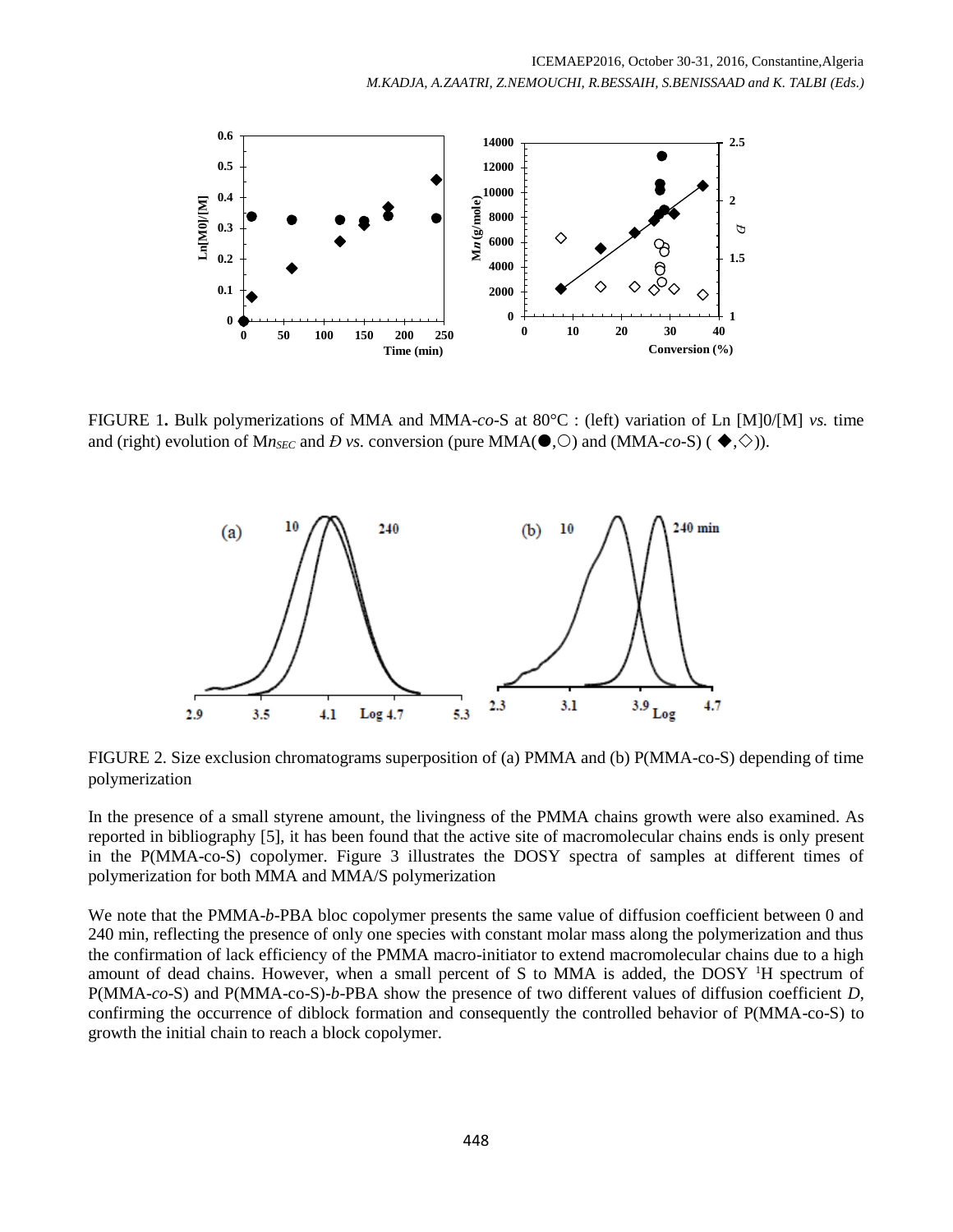

FIGURE 3. DOSY Spectra of PMMA (a) and P(MMA-*co*-S) (b) at 10, 60, 150, and 240 min of polymerization (Polymer concentration = 2 mg/ml).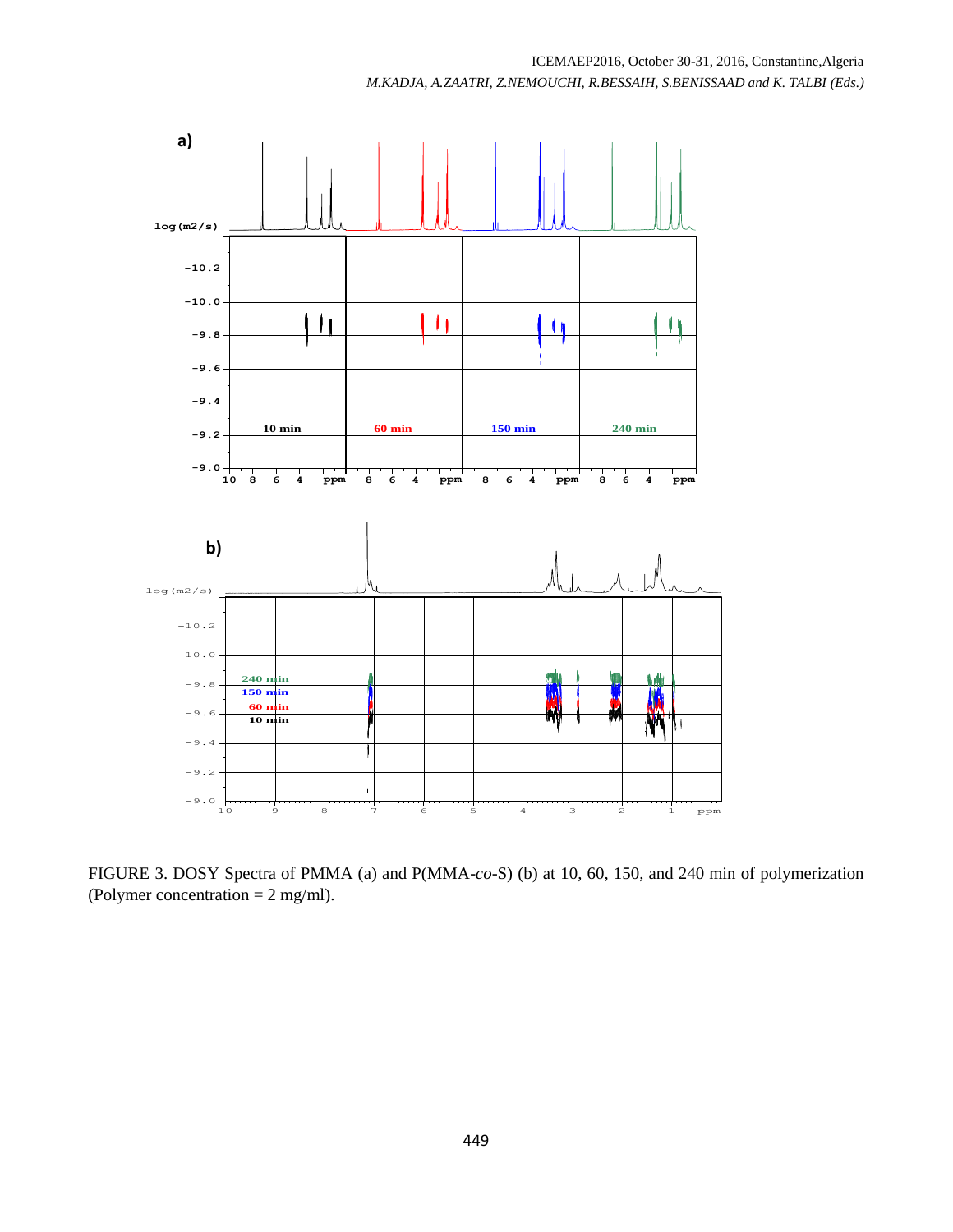

FIGURE 4**.** DOSY NMR of PMMA/PMMA-*b*-PBA (top) and P(MMA-*co*-S)/P(MMA-*co*-S)-*b*-PBA (bottom) macro-initiator/block copolymer couple

#### 4. CONCLUSIONS

In this work, attention was given for the first use of Diffusion-Ordered Spectroscopy (DOSY NMR) technique as efficient tool to give an overview of a mechanism of polymerization in terms of side reactions, molar masses evolution and livingness to synthesize block copolymers. This versatile technique is of great importance for polymer science since it is an powerful analytical tool which can reflect the effective size and shape of polymer chains, and can replace the chromatographic method for physical component separation and molar mass estimation without requiring long time analysis.

## **REFERENCES**